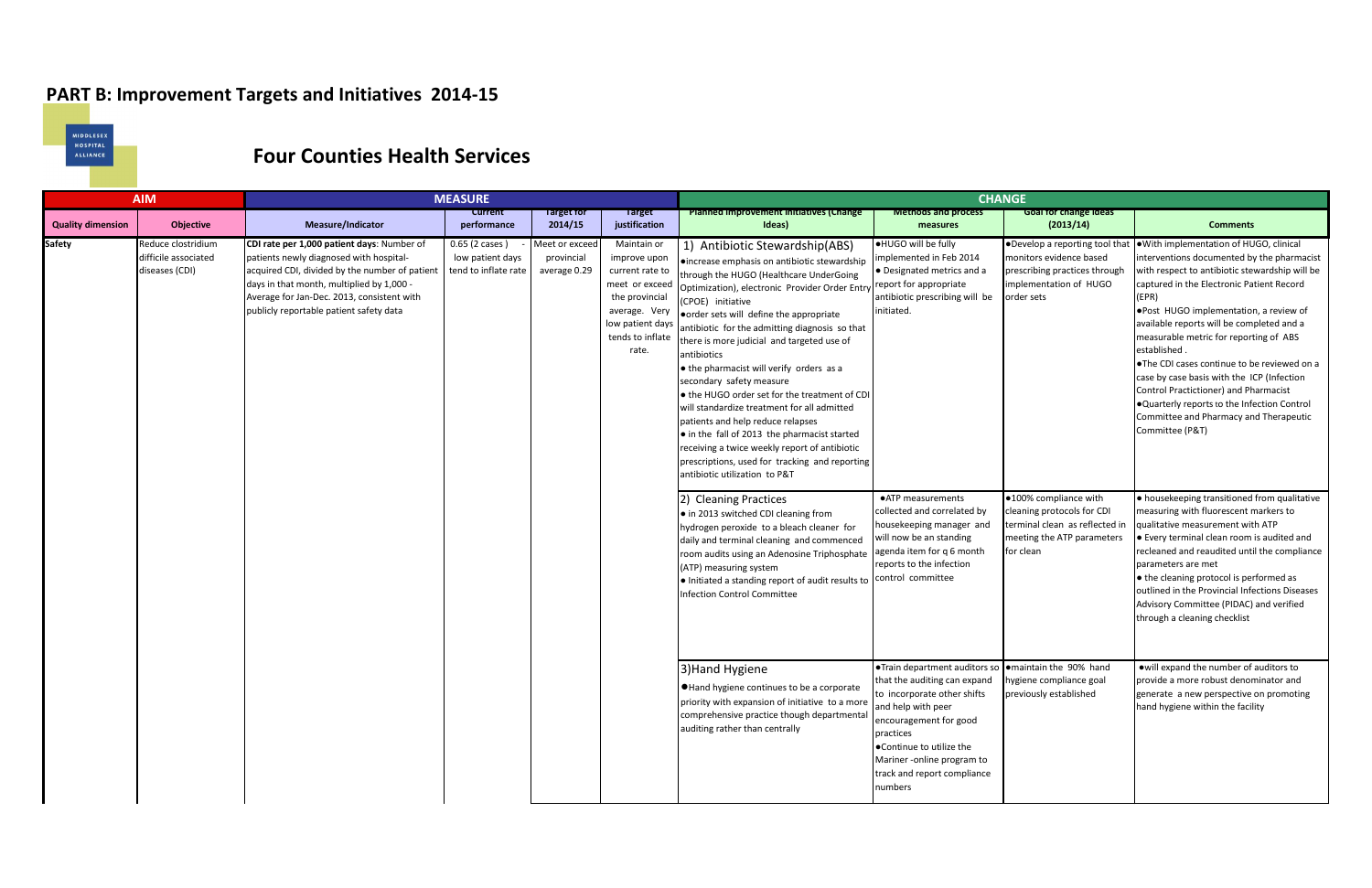|                         | <b>AIM</b>                                   | <b>MEASURE</b>                                                                                                                                                                                                                                        |        |             |                                                                    | <b>CHANGE</b>                                                                                                                                                                                                                                                                                                                                                                                                                                                                                                                                                                                                                                                                                                                                                                                                                                                                                                                                                                                                                                                                                                                                                                                           |                                                                                                                                                                                                                                                                                                                                                                                                                                                                                                                                                                                                                                                            |                                                                                                                                                                                                       |                                                                                                                                                                                                                                                                                                                                                                                                                                                                                                                           |  |
|-------------------------|----------------------------------------------|-------------------------------------------------------------------------------------------------------------------------------------------------------------------------------------------------------------------------------------------------------|--------|-------------|--------------------------------------------------------------------|---------------------------------------------------------------------------------------------------------------------------------------------------------------------------------------------------------------------------------------------------------------------------------------------------------------------------------------------------------------------------------------------------------------------------------------------------------------------------------------------------------------------------------------------------------------------------------------------------------------------------------------------------------------------------------------------------------------------------------------------------------------------------------------------------------------------------------------------------------------------------------------------------------------------------------------------------------------------------------------------------------------------------------------------------------------------------------------------------------------------------------------------------------------------------------------------------------|------------------------------------------------------------------------------------------------------------------------------------------------------------------------------------------------------------------------------------------------------------------------------------------------------------------------------------------------------------------------------------------------------------------------------------------------------------------------------------------------------------------------------------------------------------------------------------------------------------------------------------------------------------|-------------------------------------------------------------------------------------------------------------------------------------------------------------------------------------------------------|---------------------------------------------------------------------------------------------------------------------------------------------------------------------------------------------------------------------------------------------------------------------------------------------------------------------------------------------------------------------------------------------------------------------------------------------------------------------------------------------------------------------------|--|
|                         | Medication<br>Reconciliation at<br>admission | Medication reconciliation at admission. The<br>total number of patients with medication<br>reconciled as a proporation of the total number<br>of patients admitted to the hospital. Q3<br>2013/14                                                     | 80%    | 90%         | to exceed<br>performance<br>target.                                | Meet or continue The HUGO CPOE implementation will<br>improve the overall performance. With<br>electronic physician order entry, medication<br>reconciliation on admission will be<br>captured. Quarterly reporting through the<br>National Safer Health Care Now network,<br>monitoring and sharing of performance<br>internally.                                                                                                                                                                                                                                                                                                                                                                                                                                                                                                                                                                                                                                                                                                                                                                                                                                                                      | Ongoing monitoring and<br>review of statistical data<br>available through Electronic<br>Patient Record (EPR).                                                                                                                                                                                                                                                                                                                                                                                                                                                                                                                                              | Greater than or equal to 90%                                                                                                                                                                          | With implementation of HUGO CPOE,<br>medication reconciliation is expected to meet<br>or exceed the target. Medication<br>Reconciliation is also recognized as an<br>Accreditation Required Organization Practice<br>(ROPS) and SMGH met requirement elements<br>in Accreditation survey Fall 2013. Also<br>capture and report - Medication<br>Reconciliation on patient transfers.                                                                                                                                       |  |
| <b>Effectiveness</b>    | Improve organizational<br>financial health   | Total Margin (consolidated): Percent by which<br>total corporate (consolidated) revenues<br>exceed or fall short of total corporate<br>(consolidated) expense, excluding the impact<br>of facility amortization, in a given year. Q3<br>2013/14, OHRS | 4.80   | equal to 0. | Greater than or Zero or greater<br>indicates good<br>total margin. | Currently achieving performance goal and will This is a priority item because Greater than zero. Monthly<br>continue to monitor through Board Finance<br>Committee. Sustaining Total Margin at zero or<br>better. Ongoing analysis and education<br>surrounding Health System Funding Reform /<br>Quality Based Procedures and Health Based<br>Allocation Model and as to whether the<br>model pertains to small hospitals, and how . A<br>new Financial Planning Analyst role is actively<br>involved in Ministry funding analysis as well as<br>planning and benchmarking analysis. The<br>hospital is engaged in many regional initiatives<br>to enhance patient care which are tied to<br>performance. They include the SW LHIN<br>Regional Integration Decision Support team;<br>the SW LHIN Local Partnership Initiative to<br>identify funding issues and challenges while<br>providing education; the SW LHIN Integrated<br>Health Plan looking at clinical services<br>planning; and Regional Orthopaedic Services.<br>The hospital continues to monitor changes to<br>the Not-For-Profit Corporations Act and the<br>potential impact on governance and changes<br>to Cost Per Weighted Case. | it is tied to Health System<br>Funding Reform funding and<br>changing HBAM and Quality<br>Based Procedure Funding.<br>LEAN initiatives related to<br>improved patient care,<br>education, access, but also<br>costing continue. The priority corporate dashboard.<br>is in managing limited funding<br>with cost pressures while at<br>the same time sustaining and<br>improving the orthopedic<br>program. The assumptions we<br>make are at risk without<br>timely input from the Ministry<br>of Health and Long Term Care.                                                                                                                              | completion of finance account<br>by manager of finance,<br>reported to CFO within 2<br>weeks of month end.<br>Quarterly report to Finance<br>Committee of the Board and<br>publicly quarterly through | This is a priority item because it is tied to<br>Health System Funding Reform funding and<br>changing HBAM and Quality Based Procedure<br>Funding. LEAN initiatives related to improved<br>patient care, education, access, but also<br>costing continue. The priority is in managing<br>limited funding with cost pressures while at<br>the same time sustaining and improving the<br>orthopedic program. The assumptions we<br>make are at risk without timely input from the<br>Ministry of Health and Long Term Care. |  |
| <b>Patient-Centered</b> | <b>Patient Satisfaction</b>                  | From NRC Picker: ED Only "Overall, how would<br>you rate the care and services you received at<br>the hospital?" Q3 2012/13 - Q2 2013/14                                                                                                              | 90.30% | 93%         | Meet or exceed<br>provincial levels.                               | 1) Process improvements will improve patient 1) The Daily Activity Reporting Daily DART monitoring. Same Communication seems to be a common<br>satisfaction by reducing length of wait and<br>improve patient throughput. Improvements<br>plans include decrease LOS for admitted<br>patients, standardized care plans, faster time<br>to admit decision by MD, and<br>communications of current demands on the<br>department when wait times are lengthy.<br>2) ED Follow-up phone calls made to patients<br>who left without being seen (LWBS)<br>3) Sustain expectation of 2 business day<br>response to patient and family complaints,<br>currently greater than 90%. Responding to<br>patient complaints early helps to demonstrate<br>accountability                                                                                                                                                                                                                                                                                                                                                                                                                                              | Tool (DART) is displayed to<br>the physicians and staff to<br>inform up to date wait time<br>indicator performance reflect or exceed provincial<br>on how/why and determine if benchmark 93% satisfaction.<br>there is any improvements to<br>2)<br>be made<br>Monitor the reports for the<br>number of patients LWBS<br>remain stays low or<br>nil/respond to all complaints<br>re: wait times and if its a flow<br>issue then get all stakeholders<br>involved to improve i.e<br>DI/Lab/Inpatient units.<br>3) Satisfaction results,<br>compliments and complaints<br>shared at individual and staff<br>meeting level and at Board<br>Quality Committee. | day reciept and review<br>complaints, two business day<br>response to complaint. Meet                                                                                                                 | complaint amongst patients when interviewed<br>over the phone. Clear and regular<br>communication of wait times and reasons for<br>the wait, ensure patients feel they are valued<br>and not forgotten. The initial contact with<br>triage nurse can set the tone for the visit-so<br>coaching to all triage trained nurses to be self<br>aware of all communication styles, personal<br>or physical.                                                                                                                     |  |